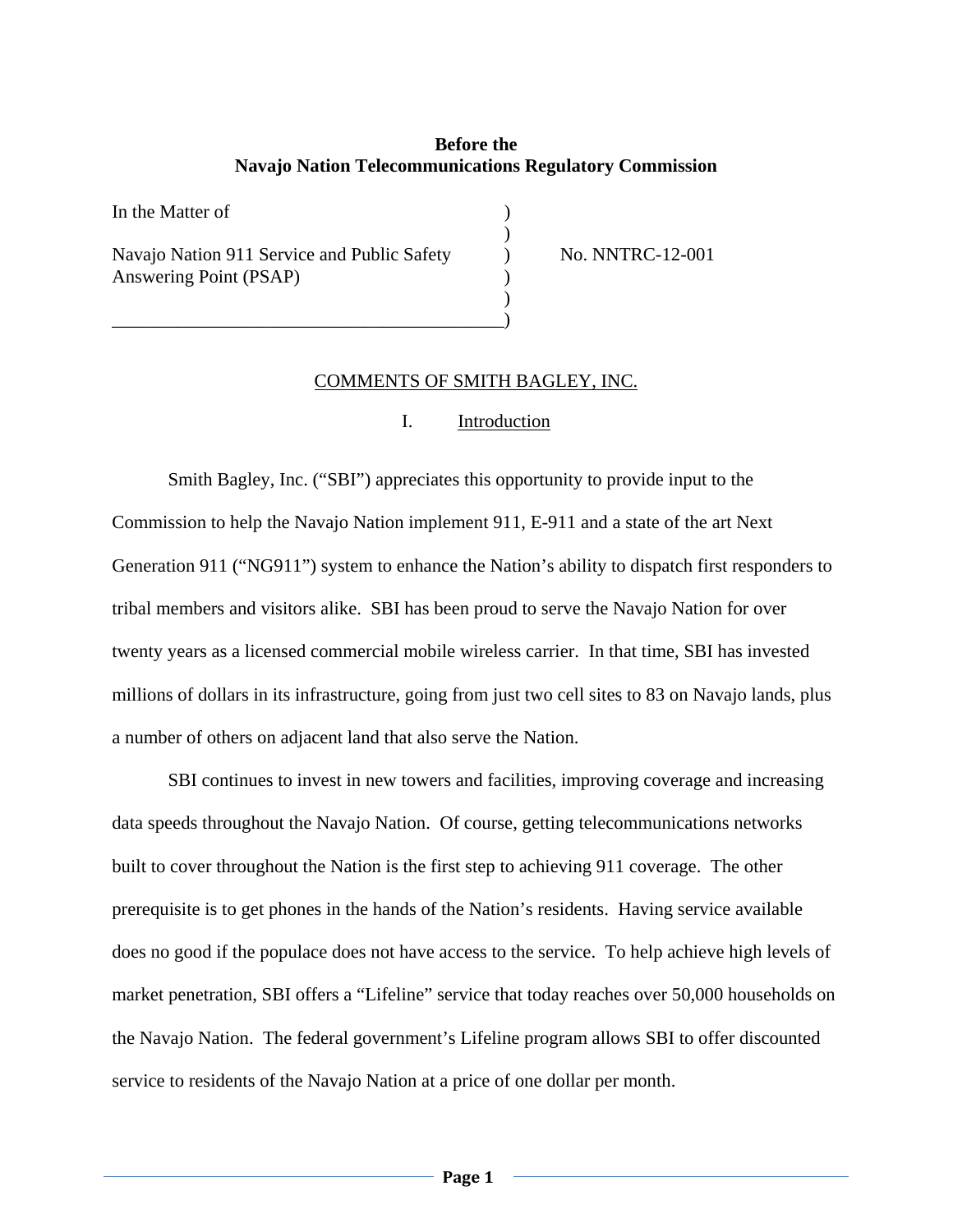With this brief background, SBI offers the following responses to the questions in the NNTRC's Notice of Inquiry issued on November 13, 2012:

 16. How can the Navajo Nation ensure that the E911 model adopted by the Nation is the most advanced available, taking into consideration the current rule making regarding NG911 by the Federal Communications Commission in PS Docket No. 11-153 and 10-255?

On December 12, 2012, about a month after the NNTRC issued its NOPR, the FCC adopted a Further Notice of Proposed Rulemaking ("FNPRM") in Docket Nos. 11-153 and  $10-255$ .<sup>1</sup> The FNPRM requests comments on proposals to develop the capability to contact 911 emergency services via text messaging. The FCC noted its action builds on prior FCC initiatives and a recent voluntary commitment by the four largest wireless carriers, Verizon Wireless, AT&T Mobility, Sprint and T-Mobile, with the support of public safety organizations, to make text-to-911 available to their customers by May 15, 2014, with significant deployments expected in 2013. Deadlines for Comments and Reply Comments regarding the FNPRM will be established once the FNPRM is published in the Federal Register.

Thus, while the longstanding delay in implementing E911 service on the Navajo Nation is unfortunate and needs to be remedied as soon as reasonably possible, going forward the timing could be fortuitous in the sense that implementation now will at the very least allow the Nation to consider how to implement text-to-911 at the same time as it

 $\overline{a}$ 

<sup>&</sup>lt;sup>1</sup> See, Facilitating the Deployment of Text-to-911 and Other Next Generation 911 Applications; Framework for Next Generation 911 Deployment, Further Notice of Proposed Rulemaking, FCC 12-149 (released December 13, 2012), available at http://transition.fcc.gov/Daily\_Releases/Daily\_Business/2012/db1213/FCC-12-149A1.pdf .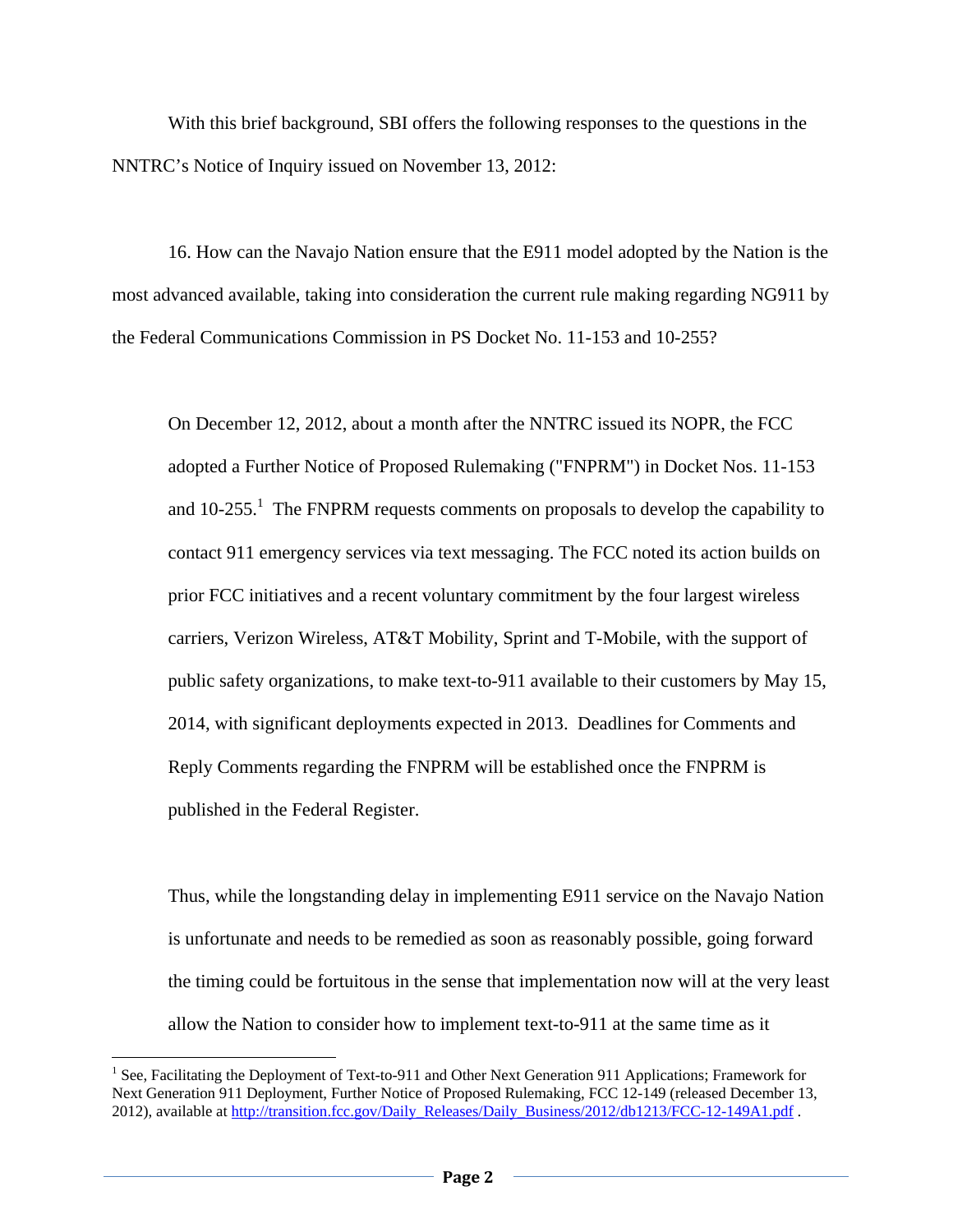implements voice E911. And, it may even be feasible to implement NG911 at the outset, depending on how quickly the FCC adopts NG911 rules and how quickly the Navajo Nation implements 911 service. However, SBI also urges that the long-term objective of NG911 implementation should not delay intermediate and low-cost steps to improve Basic 911, such as the fundamental task of coordinating with carriers on call routing.

The FCC's FNPRM would not implement NG911. Rather, the FCC's goal is to provide valuable real-world operational experience that will help consumers, PSAPs and service providers plan for full NG911 deployment. Accordingly, true NG911 implementation and standards are likely still a few years away. For example, the FCC does not propose at this time to require provision of E911 Phase II location information in conjunction with 911 text messages. The NNTRC should carefully and continuously monitor the orders on the FNPRM and the FCC's subsequent work on NG911. The Navajo Nation will have to balance the potentially competing goals of implementing state-of-the-art PSAPs with the goal of implementing E911 as soon as possible. If efforts by the FCC, carriers, and NENA progress reasonably quickly, there may be good reason to delay E911 implementation slightly in order to ensure that the Navajo Nation's PSAPs are not obsolete on the day they are put into service.

Today, text-to-911 service is feasible and PSAPs and wireless carriers are voluntarily beginning to deploy the capability in their networks. The FCC's FNPRM proposes that providers deliver text messages to NG911-capable PSAPs using a standardized NG911 protocol, such as the NENA i3 protocol. SBI urges the Navajo Nation to adopt only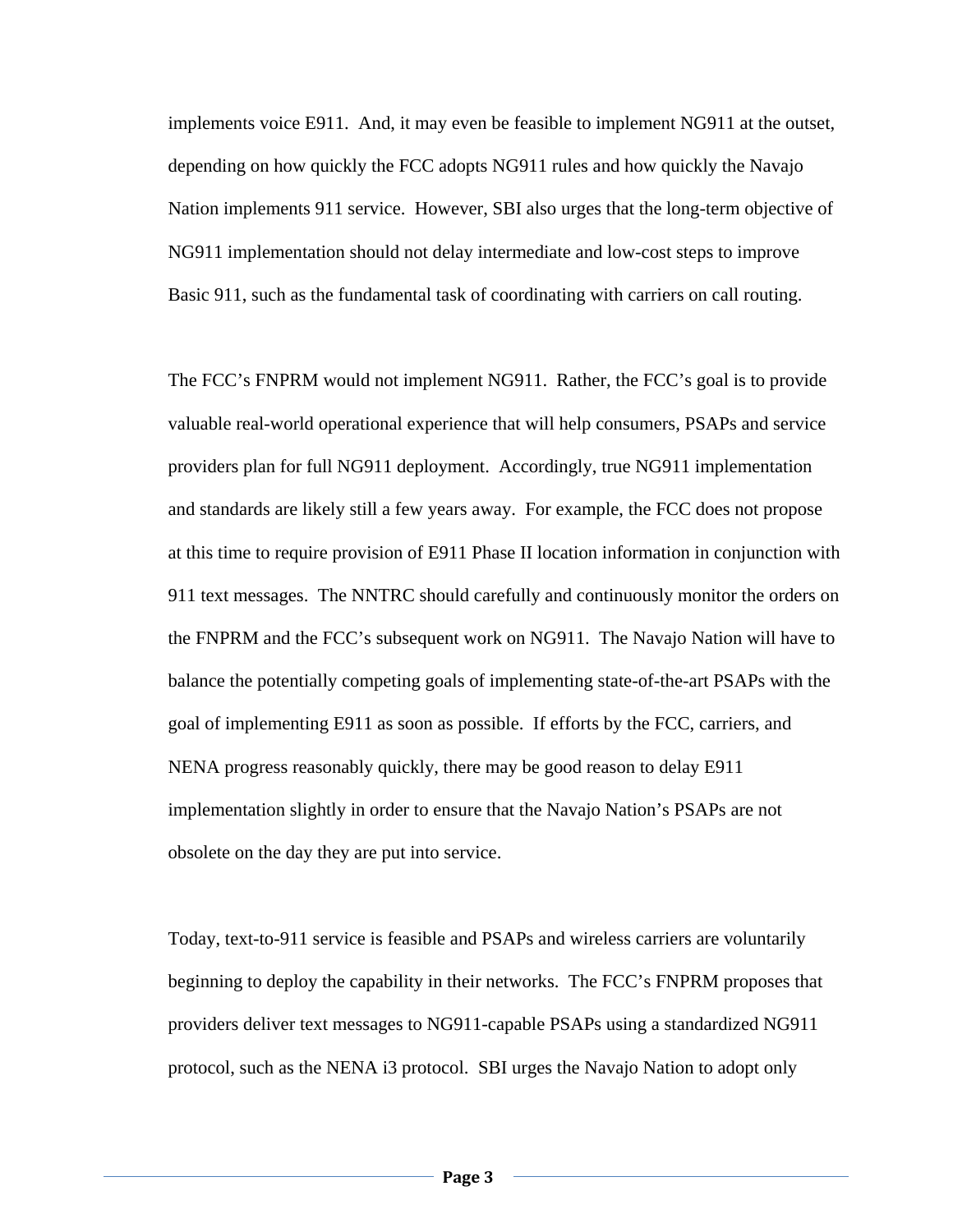officially recognized or widely adopted protocols for E911 as well as NG911. In so doing the Nation will be able to get NG911 services more quickly from carriers. Additionally, to the extent roamers need 911 services on the Navajo Nation, their phones will be compatible with the Nation's PSAPs. Likewise, when Tribal members roam to other parts of the U.S., their phones are more likely to work if the Nation is following established standards.

Finally, as the FCC acknowledges, carriers need protection from liability to incentivize them to pursue and deploy new technologies. Thus, the FNPRM seeks comment on whether providers of text-to-911 service have sufficient liability protection under current law to provide text-to-911 services to their customers, or whether additional protection may still be needed or desirable. The Navajo Nation should do likewise.

 17. What is required for successful administration of a 911 system? The NNTRC envisions three main separate components in the administration of an E911 system. The three components are the PSAP, Master Street Addressing Guide (MSAG), and Rural Addressing. Can the three components be managed separately by independent agencies or departments, or should the entire E911 solution be managed by only one agency or department?

The Navajo Nation will need an experienced 911 administrator or director not only to administer, but also to help it implement 911 service. This should be a professional, full time position to ensure continuity. The administrator should be given sufficient authority, autonomy, and support to achieve the challenging goal of developing,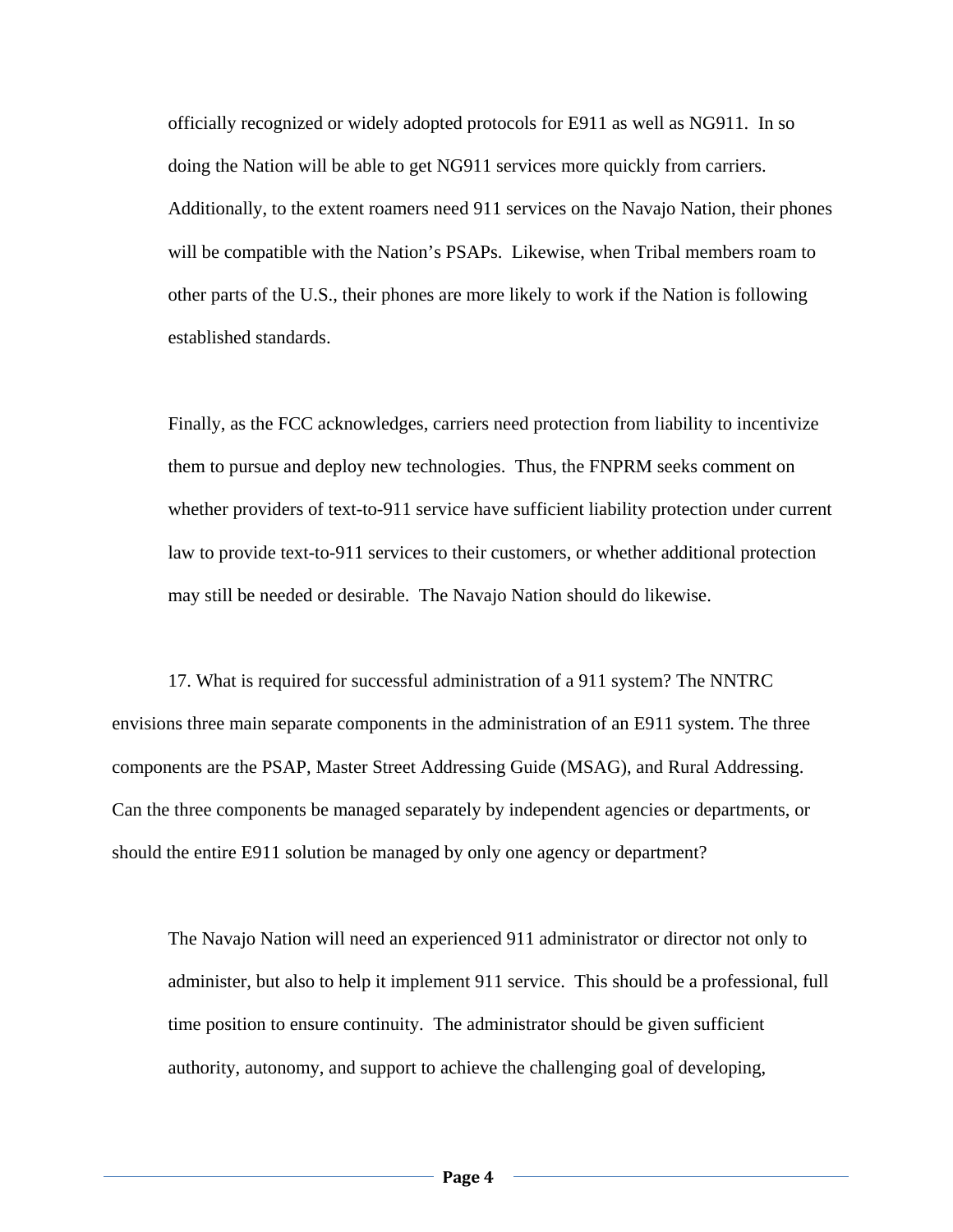implementing, and operating a state of the art 911 system. The administrator will also need strong political skills and cultural sensitivity, as it is essential that the administrator achieve and maintain support from the governing elected body, as well as from the community at large.

SBI does not think the Navajo Nation's system will be so large or complex that the three components would need separate administrators. Additionally, the burden of additional salaries, coordination, and additional oversight of separate agencies could be significant.

A number of other tribes in the Southwest and elsewhere in the U.S. have implemented 911 systems. If the NNTRC has not already done so, a good starting point might be to review how other tribes have implemented and operate their systems.

 18. Who should develop and negotiate the Service Plan(s)? Who should be the lead agency? How often does the service plan need to be modified and what aspects of service plan require agreements to be maintained and updated?

Again, an experienced, professional administrator is probably needed to ensure competence and continuity. See the response to 17, above. As far as a lead agency, this is a political question for the Nation, and there are many options. One option would be to appoint a special task force or working group of volunteers to work with the Council, the Administrator, the Chapters, and carriers. The task force should have a representative from the Office of President and Vice President, Council, NNTRC, Division of Public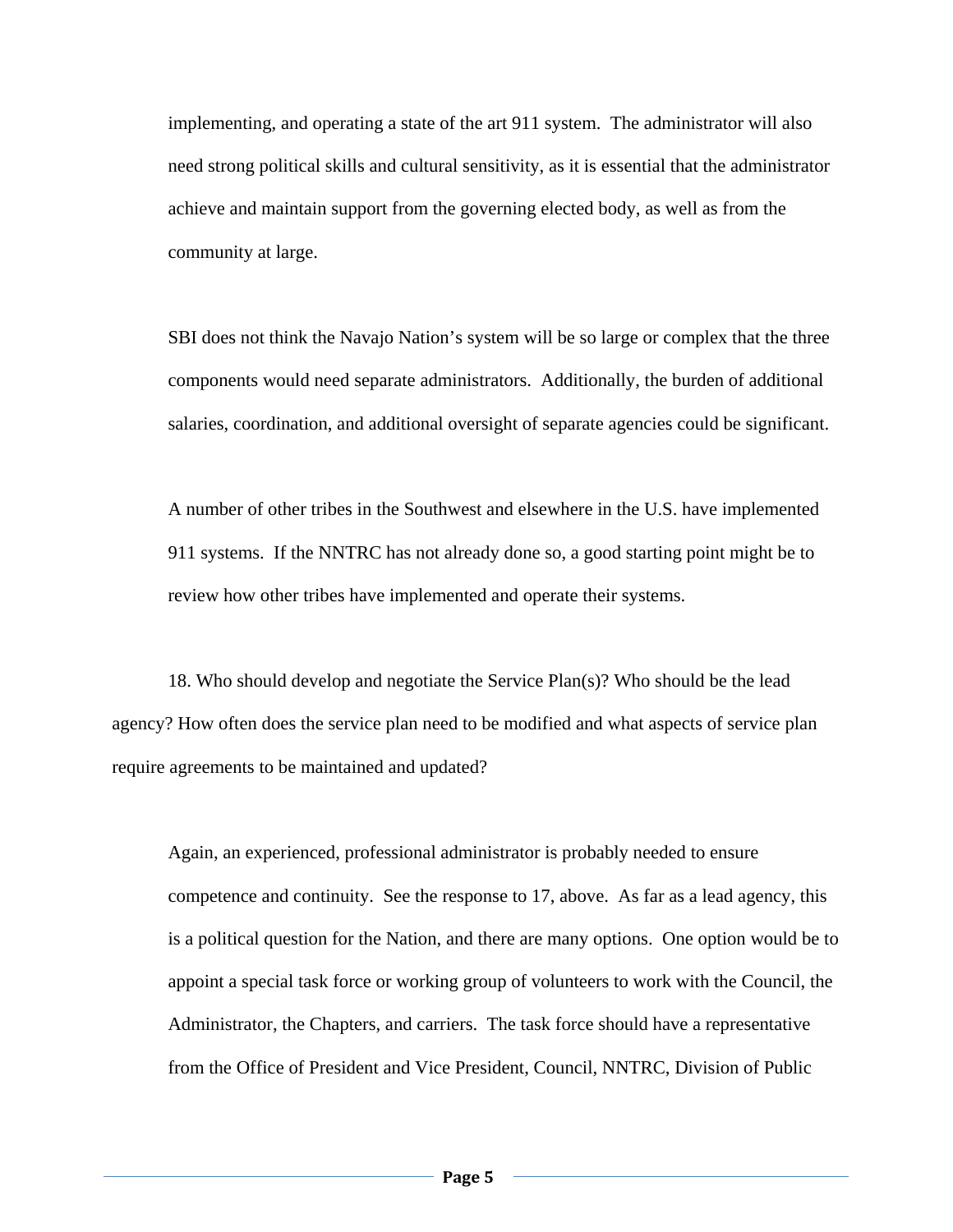Safety and its Office of Emergency Management; as well as some or all of the Chapters and perhaps from the leading wireless and wireline carriers serving the Nation. Ideally the task force would be a "working" group, not just a governance group, both to help obtain "buy-in" from all stakeholders, and to accomplish more work at much lower cost. Members of the task force should be appointed based on their expertise and willingness and ability to contribute meaningfully to the effort required for a significant amount of time.

 19. Who should approve the Service Plan(s)? Is it acceptable that the NNTRC be designated as the entity that can adopt and approve modifications to the service plan? Does the adoption or modification of the service plan require additional approval by the Navajo Nation Council or one or more of its standing committees? Should the NNTRC consider chartering an advisory committee explicitly to review and make recommended modifications to the service plan?

Again, this is a political question that the Navajo Nation itself must answer. See the response to No. 18 for one possible option. SBI suggests that the effort be initiated by formal action of the Office of President and Vice President and the Council, for example by appointment or approval of the task force. This will help ensure broad-based support for the effort from the outset.

Additionally, to the extent that the Navajo 911 program participates in state 911 programs (Arizona, New Mexico, and Utah) the Nation should consider intergovernmental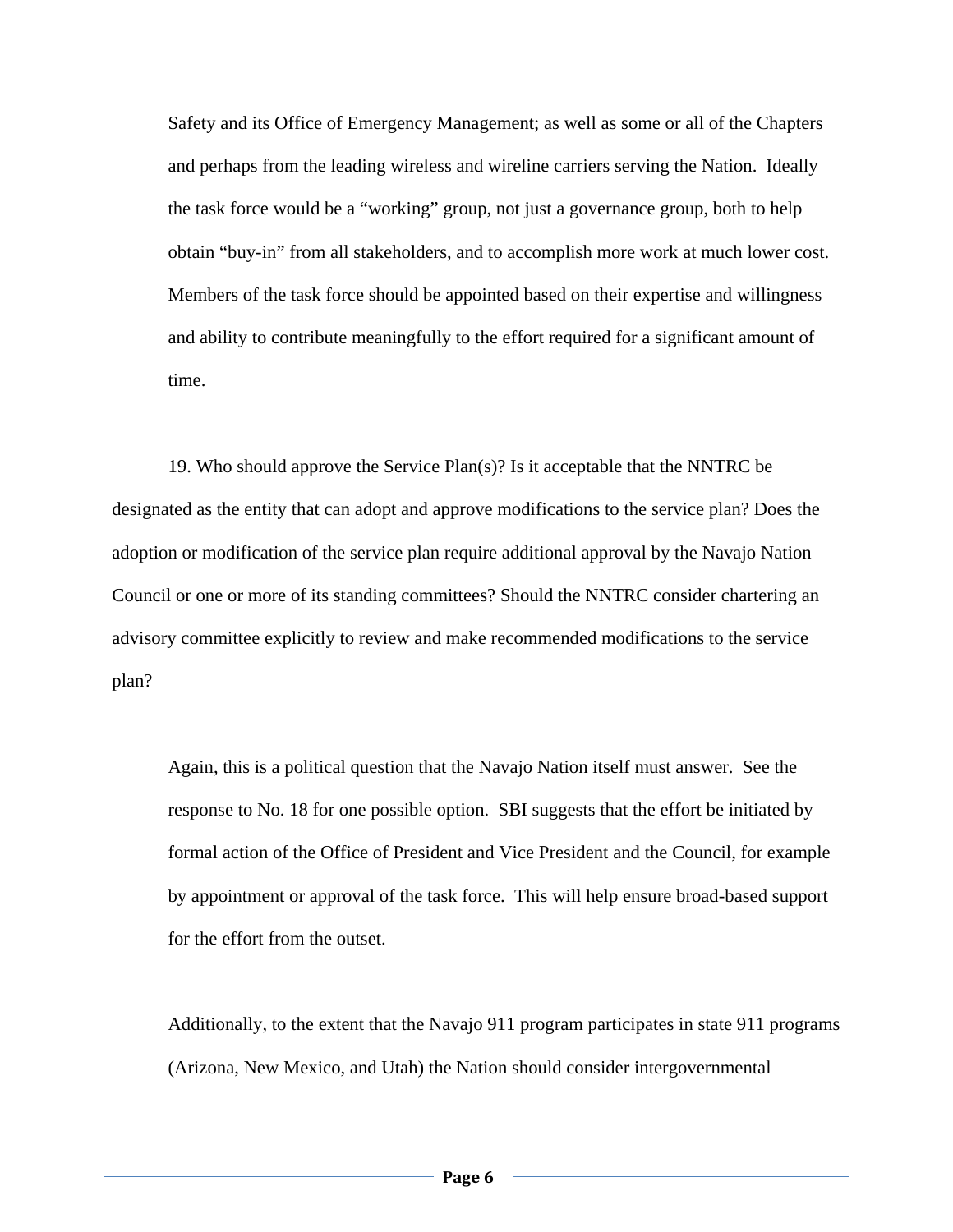discussions regarding special treatment of a Navajo service plan, as current state laws may require state 911 agencies to approve the Service Plan. Once the 911 program is up and running, then ongoing supervision may not require as much work and could be handed off to an existing agency, such as the Division of Public Safety or NNTRC. Around the country, 911 programs are usually administered by public safety agencies.

 20. How should NNTRC oversee and fund PSAPs and E911 services? Should the NNTRC have direct operational control of the PSAP and other components of E911? How should collected funds be made available to localities or agencies providing any aspect of 911 services?

A 911 system is best regarded as a public safety system that uses telecommunications, not as a telecommunications system that supports public safety. Accordingly, nearly all jurisdictions put control of PSAPs and E911 systems under public safety agencies. However, close coordination is often required, as the current FCC NG911 initiative illustrates. The NNTRC can play a critical role helping to initiate, support, and guide the Nation's E911 efforts. If the Navajo Nation follows this trend, then it might, for example, task the Office of Emergency Management to oversee the PSAPs and coordinate with the Division of Community Development on the other functions, such as the ongoing efforts on addressing.

Funding is always a challenge, but there are a number of potential sources from funding outside of the Navajo Nation's general fund. There are federal and state grants to fund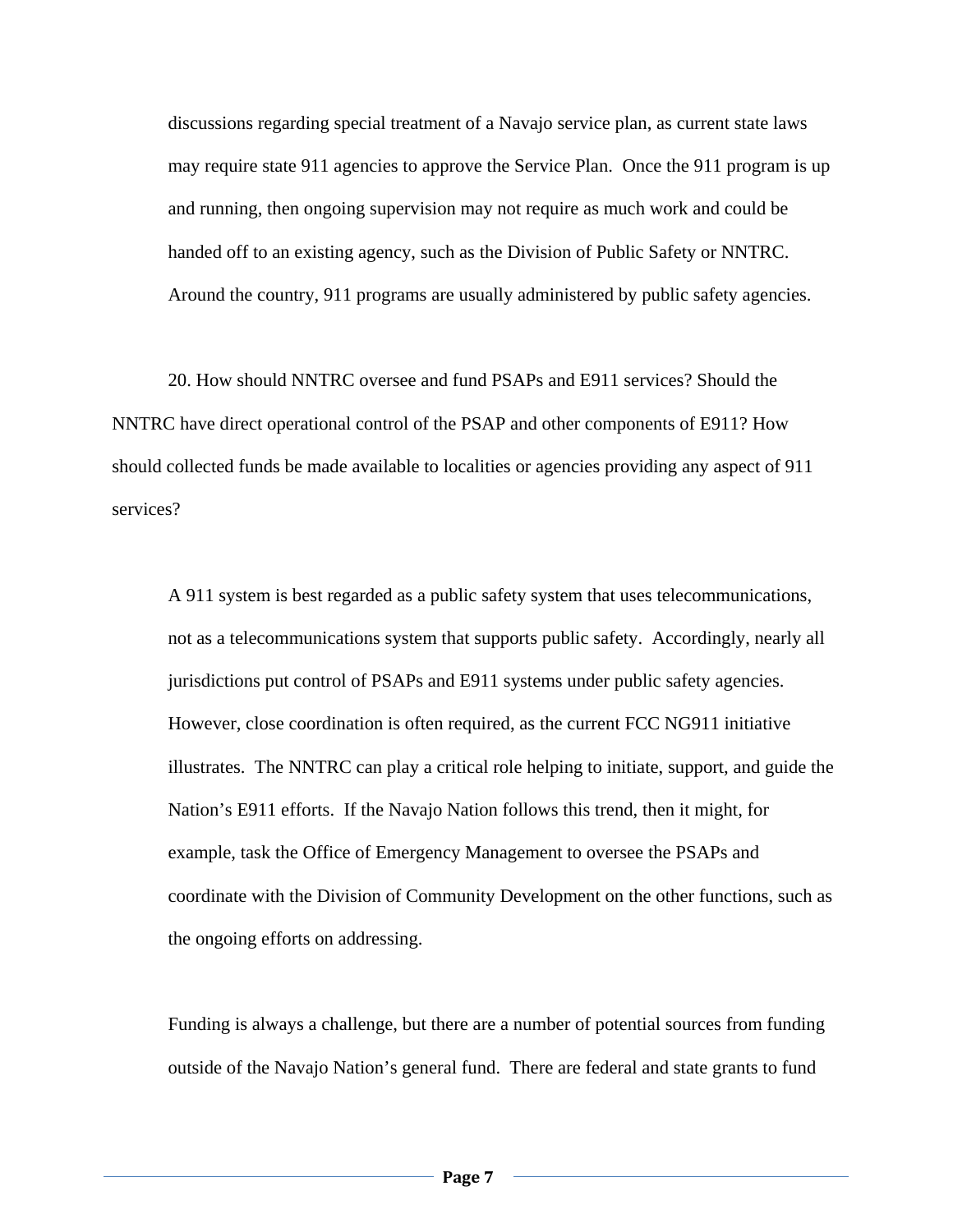startup functions and equipment purchases. An example of this is the New Mexico E911 Program, which has already funded mapping software and training to the Navajo Nation to assist in efforts to get all areas properly addressed, so that E911 can be implemented.

Additional funding could be available from New Mexico's Tribal Infrastructure Board. The New Mexico Indian Affairs Department projects that Fiscal Year 2013 funding will be about \$16.7 million, which is up substantially from 2005, when the fund was created. Both Arizona and New Mexico provide ongoing funding to Tribal 911 programs, including Gila River, Fort McDowell Yavapai, Salt River Pima, White Mountain Apache, Isleta, Mescalero Apache, and Zuni.

SBI believes it is critically important that the Navajo Nation examine the feasibility of working within the existing state funding structures for 911. Spreading the cost of implementing 911 and NG911 services across the population of the Navajo Nation is likely to create a significant new tax burden on the Nation's citizens, many of whom cannot afford new taxes. If Navajo is able to work within the state's funding structure, the implementation and ongoing costs of maintaining 911 and NG911 services will be spread across millions of people and households, greatly reducing the burden on Navajo citizens. See also SBI's response to No. 21, below.

 21. Should the Nation implement an E911 tax? If an E911 tax is implemented who should be exempt from such taxes? Should E911 tax be percentage or surcharge per line? How should the tax or surcharge be determined and how often should the tax or surcharge be adjusted?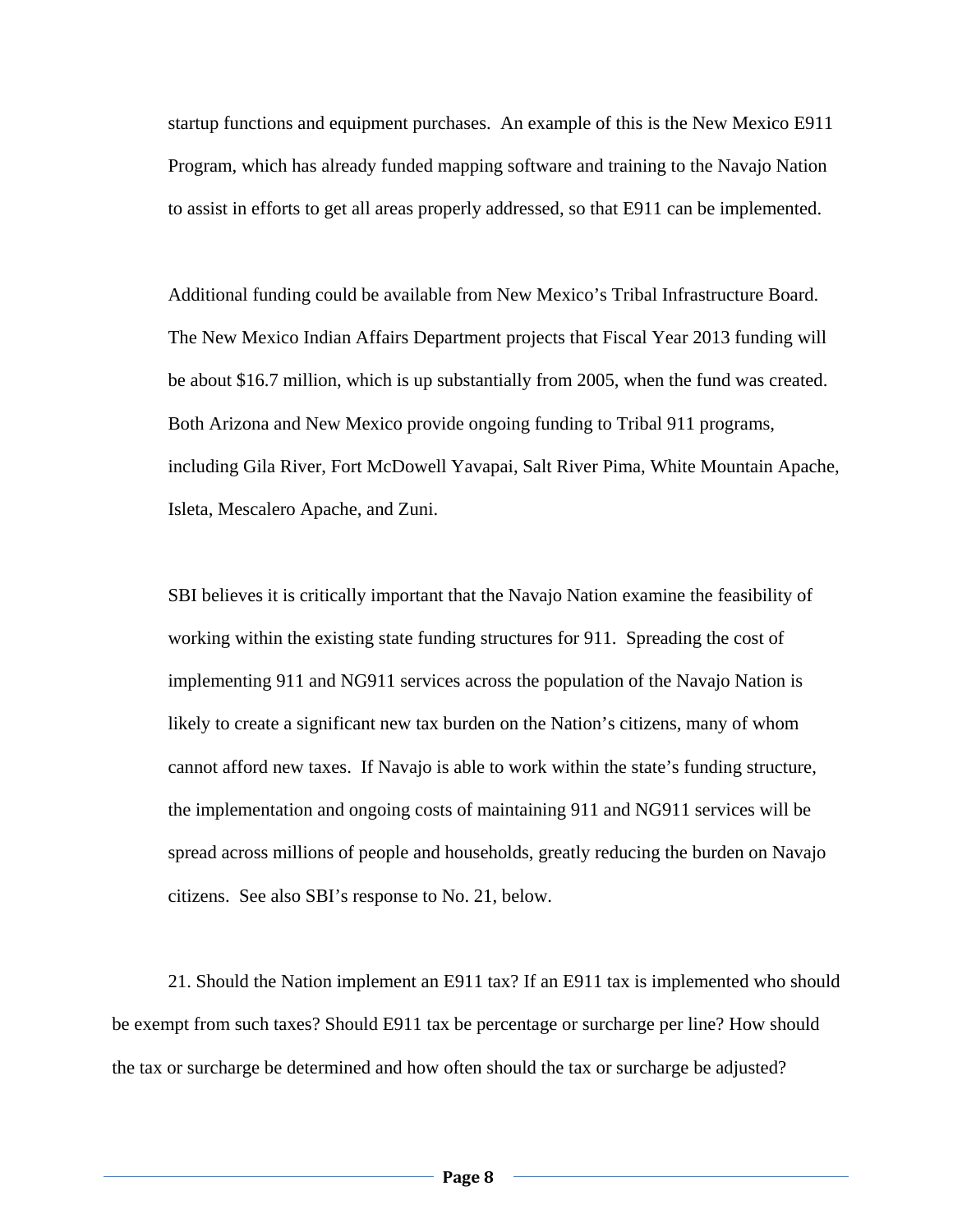The Nation should not implement a separate E911 tax comparable to state E911 taxes unless it is absolutely necessary. As set forth above, the costs of providing public safety should be spread across the largest possible number of users, especially when people living outside of Navajo will expect to have 911 services when they travel to, or through, Navajo lands.

For these reasons, SBI believes the Nation should participate in existing state-funded E911 programs and should allow carriers to collect and remit applicable state E911 taxes. While ordinarily it might be preferable for a Tribe to assert sovereignty over all aspects of a program such as 911, including taxing authority, here it will likely be more beneficial for the Nation to work with and through the states. If the Nation were to assess its own E911 taxes either in lieu of or in addition to state E911 taxes, it could jeopardize the Nation's ability to participate in the state 911 programs. It would be extremely burdensome on the Nation and telephone company customers (since E911 taxes are always passed through to customers) if the Nation had to fully fund its 911 program without support from the established state programs.

The economics of a stand-alone Navajo Nation E911 program will be challenging. Quite simply, the tax base of a stand-alone program would be much smaller than the millions of people using service throughout Arizona, New Mexico and Utah that are currently subject to the state E911 assessments. Compounding the difficulty is that the Navajo Nation's E911 system will have to cover parts of three states with much lower densities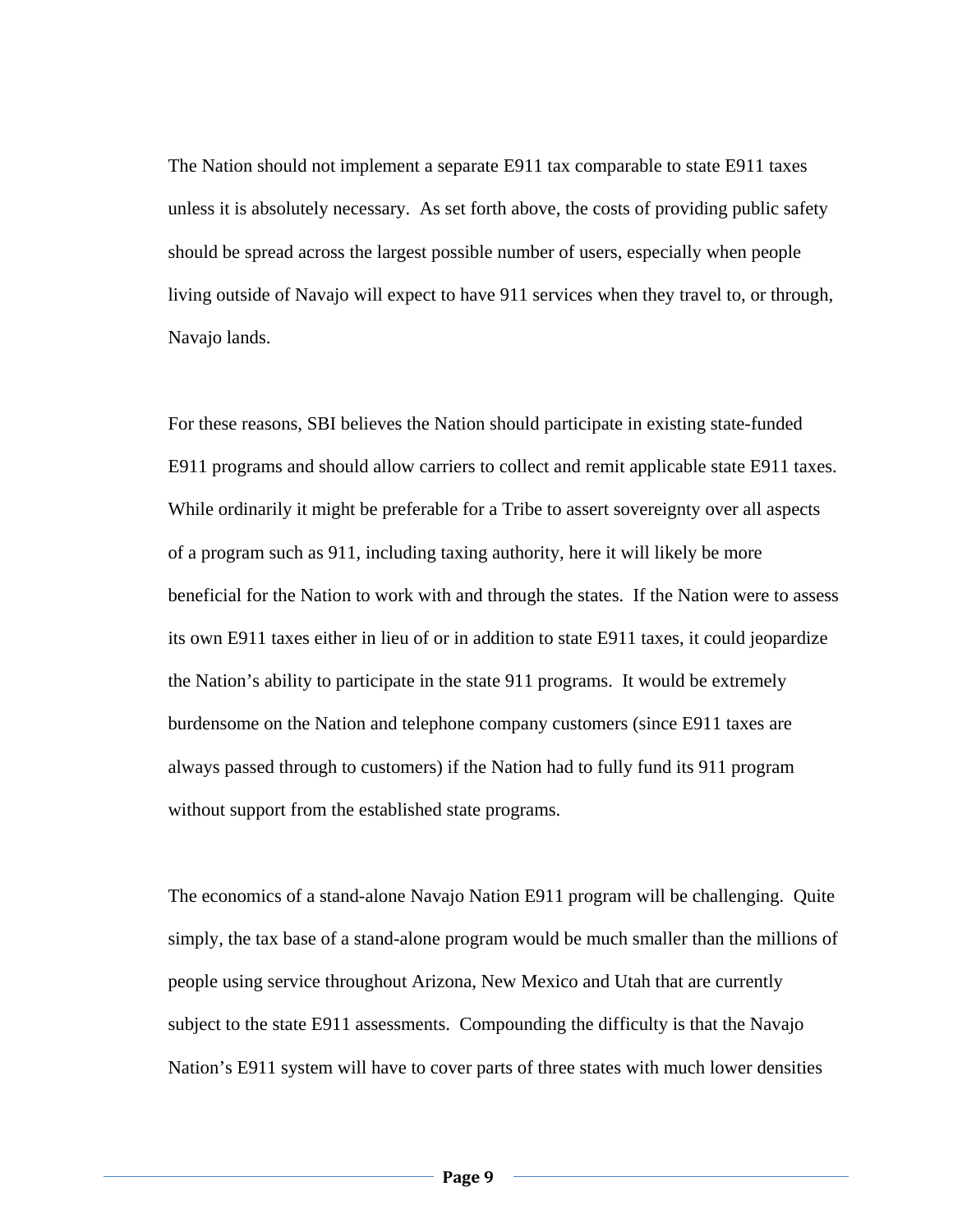of phone lines per square mile than the adjoining states. Accordingly, the per-customer cost of an independent Navajo Nation E911 system would be higher. The E911 tax would likely be measured in dollars, not cents as in the state programs.

In order to be successful, E911 assessments must be kept reasonable for the average customer. This is particularly true for the Navajo Nation, where both household incomes and telephone penetration are well below the national average. For E911 to be effective, the population must first have basic phone service. Particularly in economically challenged areas, if a Navajo-only 911 tax is imposed at several dollars per month, many residents and households on the Nation could forego basic phone service.

While SBI urges that the Navajo Nation not adopt its own E911 tax on phone service, if it were to do so it should exempt Lifeline service from any such tax. As stated above, the FCC's Lifeline program allows SBI to offer service to eligible Navajo households at a cost of \$1 a month. If tribal E911 taxes were \$2, \$3, or even \$4 or more, Lifeline customers would see their phone bills go up by double, triple, or even more. These low income customers are very price sensitive and many of them would no longer be able to afford to keep their phones. Telephone penetration rates on the Navajo Nation could drop measurably, and perhaps even significantly. The Nation must carefully weigh the benefit of better access to public safety for the majority against the risk of loss of all network access for a substantial minority. The best way to minimize this potential loss would be to participate in the state funding mechanism, to spread the costs as widely as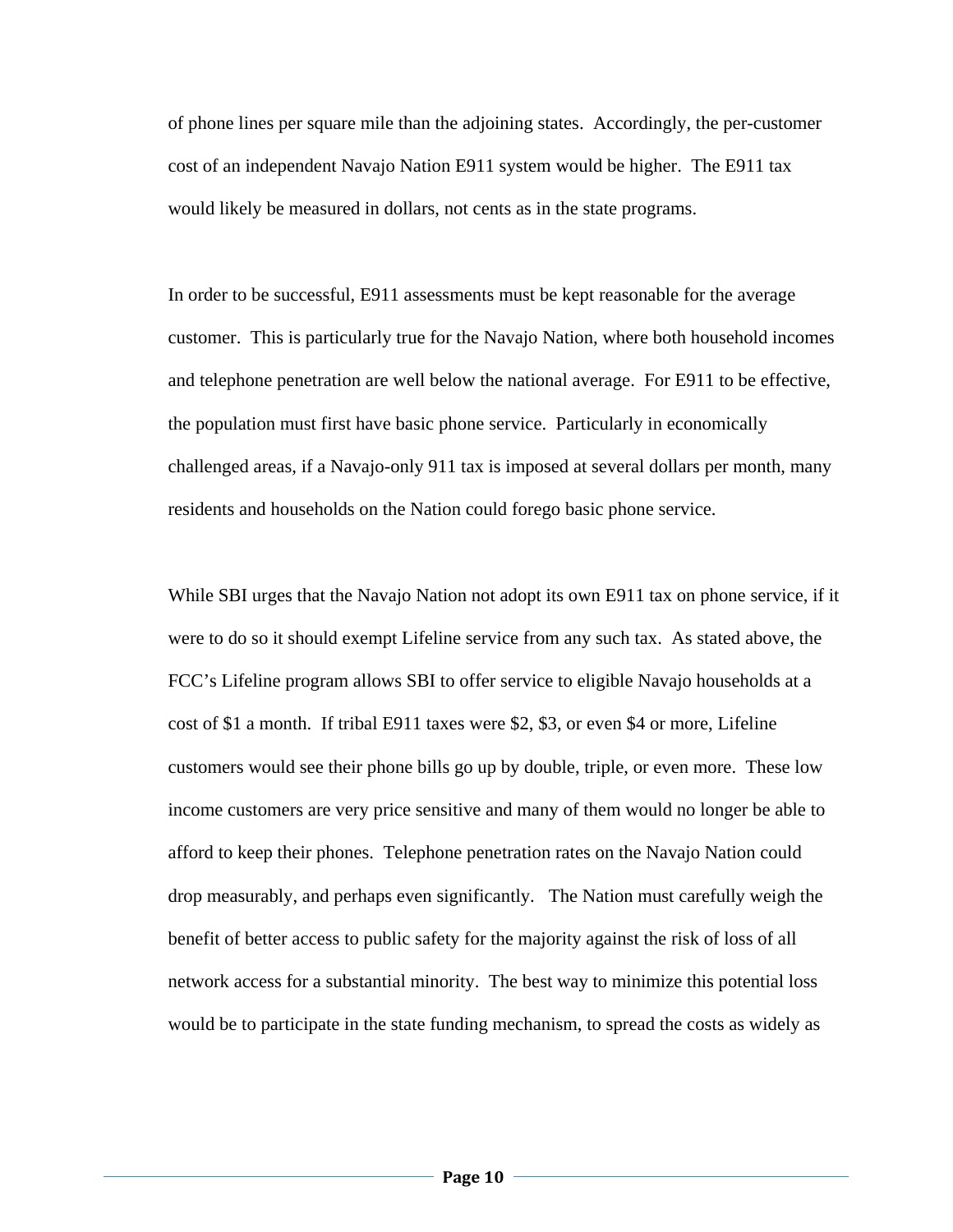possible, and exempt Lifeline service from any new 911 taxes levied by the Navajo Nation.

 22. What should be fundable with an E911 tax? E.g. Facility Management (Environment Services, Construction, Rental, Improvements), Call Center Equipment (Purchase, Support Contracts, Chairs, Desks, Filing & Office Supplies), Call Center Network (Monitoring Devices, Interface Equipment, Backup & Disaster Recovery, Compliance Equipment, Software Licensing), Administrative costs.

For the reasons discussed in response to Nos. 20 and 21, above, it would be beneficial for the Nation to establish its 911 program in conjunction with existing state programs. To the extent the state 911 programs do not cover all the costs necessary to establish and operate PSAPs, there may be other state and federal grants and programs available, as discussed in No. 20, above. To the extent the Navajo Nation needs to rely on its own resources for certain elements of its 911 program, it should turn to its general fund. While finding new dollars in a general fund is always a challenge, the overall benefits to the Nation of funding the majority of its 911 program out of the much larger state funds should outweigh incremental burden on the general fund.

 23. Who should operate and administer PSAPs? Should any other entity be involved in the operation besides the Navajo DPS? Can portions of the PSAP operations be outsourced to private entities as a cost savings or risk management mitigation solution?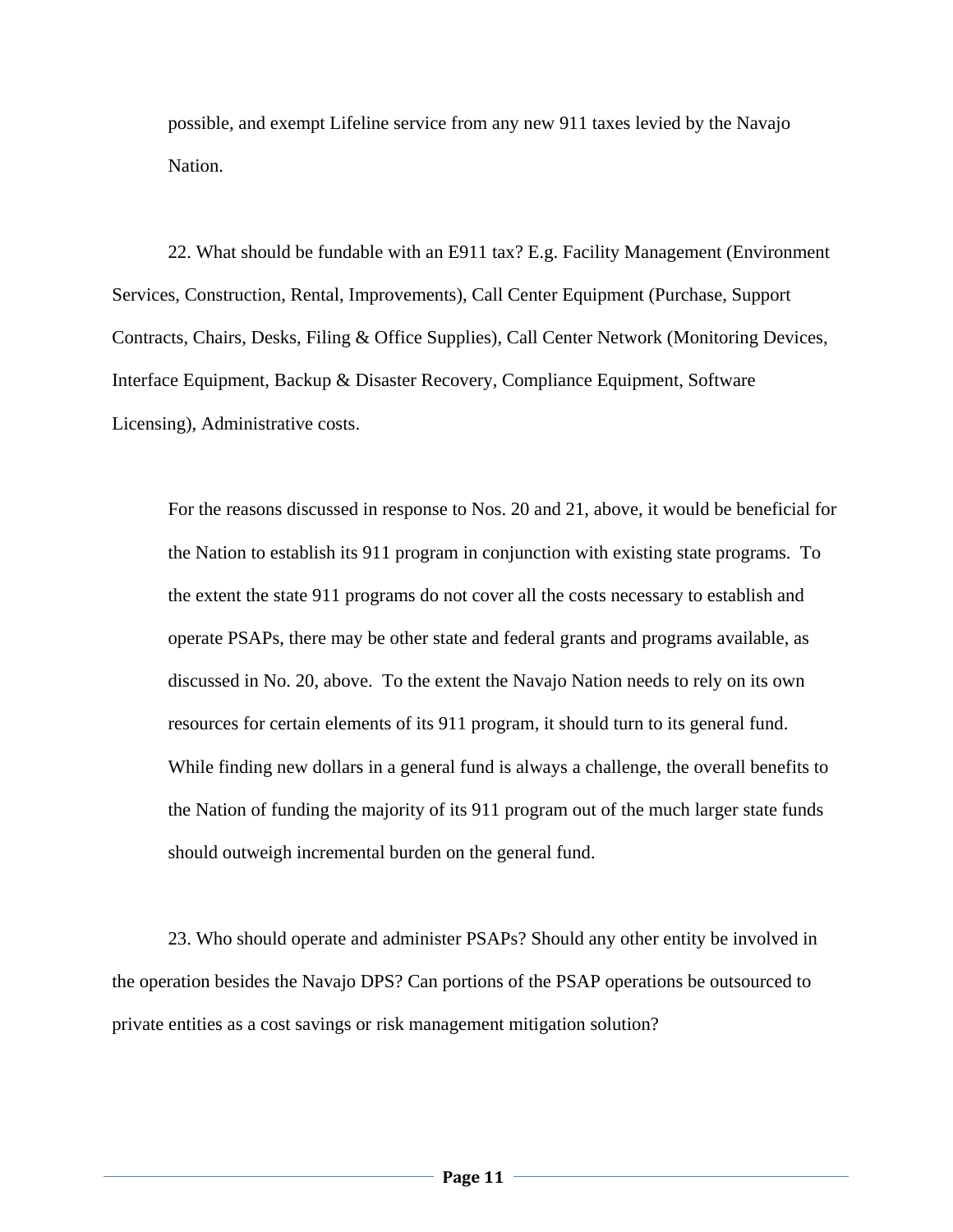See responses to Nos. 19 and 20, above. As discussed in No. 19, usually 911 programs are administered by public safety agencies, such as the Division of Public Safety, in coordination with utility regulators such as the NNTRC.

 25. Who are the stakeholders, including governmental agencies? The NNTRC seeks comments on listing of stakeholder to ensure the service plan stakeholder listing is complete.

SBI is very interested in working with the NNTRC and the Navajo Nation on this critical public safety infrastructure initiative and would like to be included on the list of stakeholders. Additionally, an invitation to participate should be sent to all communication providers serving the Navajo Nation; to state and local governments overlapping or adjacent to the Navajo Nation, especially 911 administrators and public safety agencies, and to Federal offices and agencies that might be interested, such as BIA. Internally, the Council, Chapters, and the following Navajo Nation departments and agencies should be listed: NNTRC, Division of Public Safety, GIS/Rural Addressing Group; Navajo Nation Telecommunication & Utilities, Division of Community Development; Division of Health; Information Technology, Office of Management and Budget; Department of Transportation; Navajo Tax Division; and the Navajo Nation Executive Branch. This list is not exhaustive and there may be other departments and agencies that should be listed as well.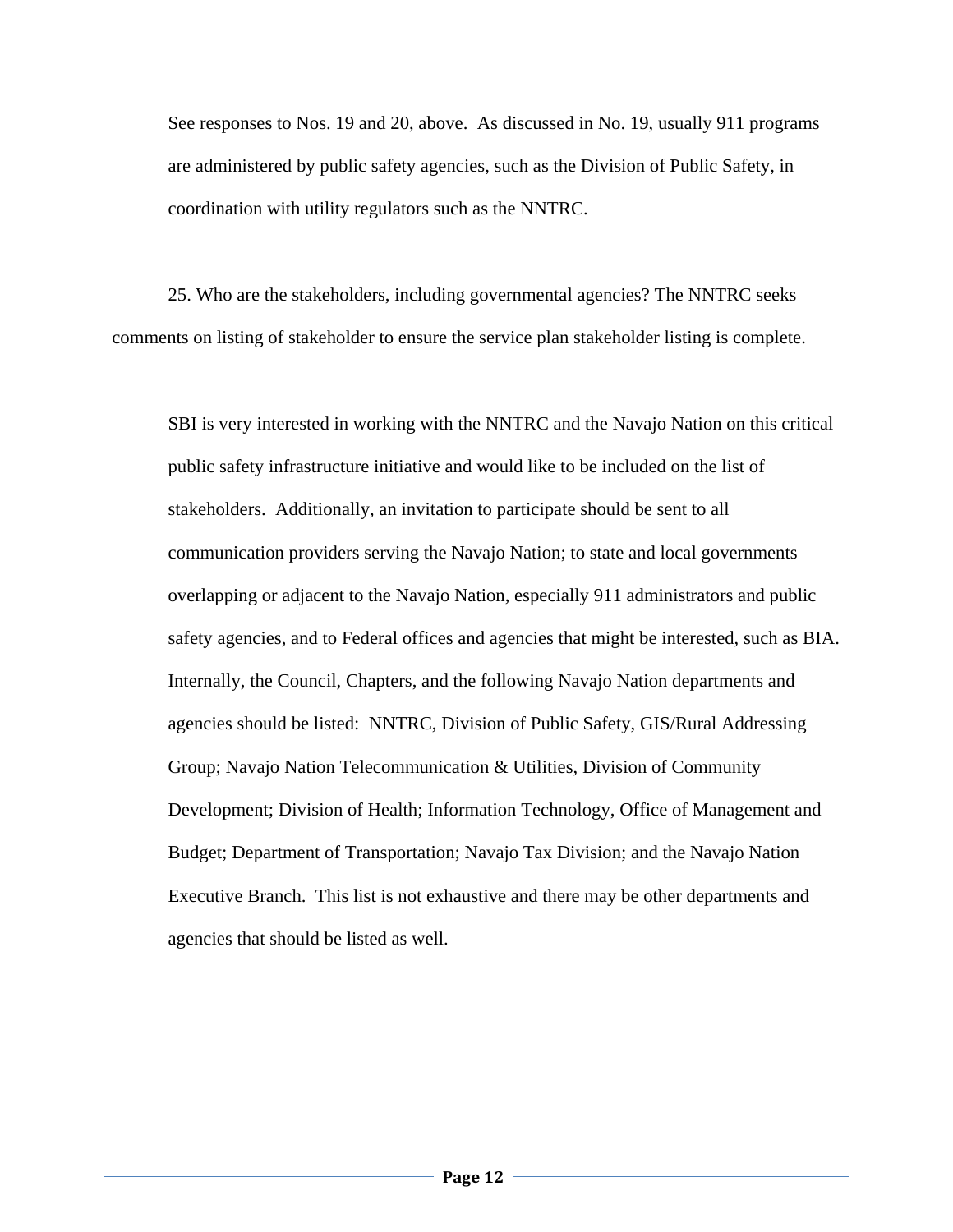26. What entity should be responsible for collecting and maintaining contact information of stakeholder agencies (state, county, municipal, tribal, federal)?

The same agency selected or created to administer the Nation's E911 program. See responses to Nos. 17-19, above.

 27. What information from stakeholders should be shared? What information should be maintained as confidential information from stakeholders?

During the adoption phase, all comments and submissions that are not designated confidential should be shared. Stakeholders should have the option to submit data supporting their comments under a "confidential" designation. Confidential information should be reasonably protected from disclosure. After E911 is operational there should be much less need to share any information among stakeholders. This question can be addressed in greater detail as the Nation develops the service plan.

28. How can coordination among stakeholders be best facilitated?

As discussed in No. 18, above, the task force or working group created to establish the 911 program should have representatives from the major stakeholder groups. If the task force maintains a public and open process that all stakeholders can monitor—and provide input as needed—that would facilitate stakeholder coordination. See also the response to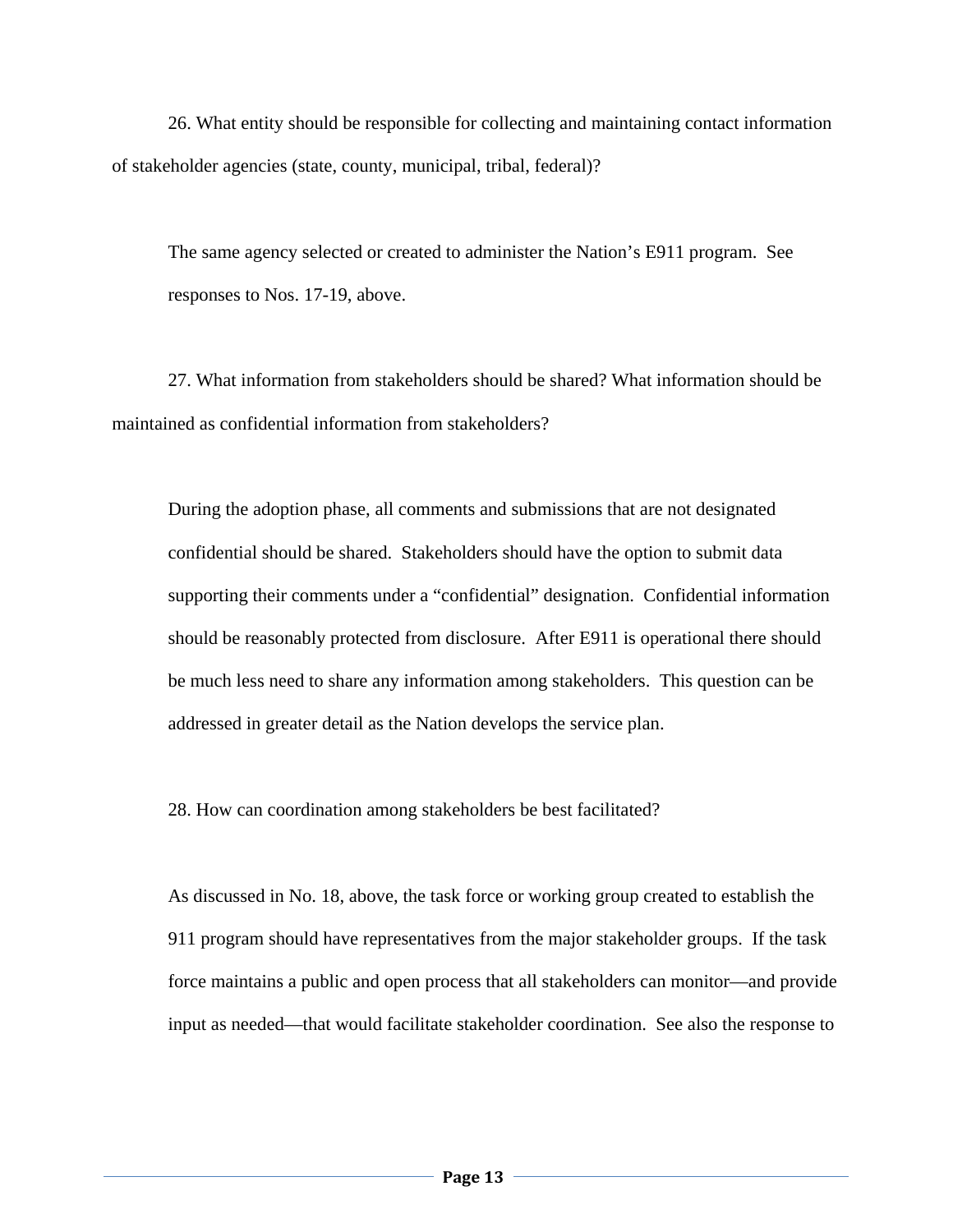No. 19, above, regarding the need for Executive or Council action to support the initiative.

 29. What is the current status of the Service Plan? How can the development of a Service Plan be best accomplished?

SBI understands that the Navajo Nation has drafted or started to draft a service plan, but SBI has not seen a copy of the draft. Going forward, SBI suggests appointment of a task force or working group, as discussed in No. 18, above.

30. How many PSAPs should there be and where should they be located?

Theoretically, SBI believes that a single PSAP could handle the entire Navajo Nation efficiently, as many PSAPs nationwide are responsible for several hundred thousand citizens. In practice, more may be needed due to state requirements for backup and possible jurisdictional issues. Details such as this are best left to the task force, but they should be encouraged to seek the most efficient solutions possible.

31. What data should be kept on first response statistics?

This appears to be an issue for public safety, not carriers. SBI has no comment on this question at this time.